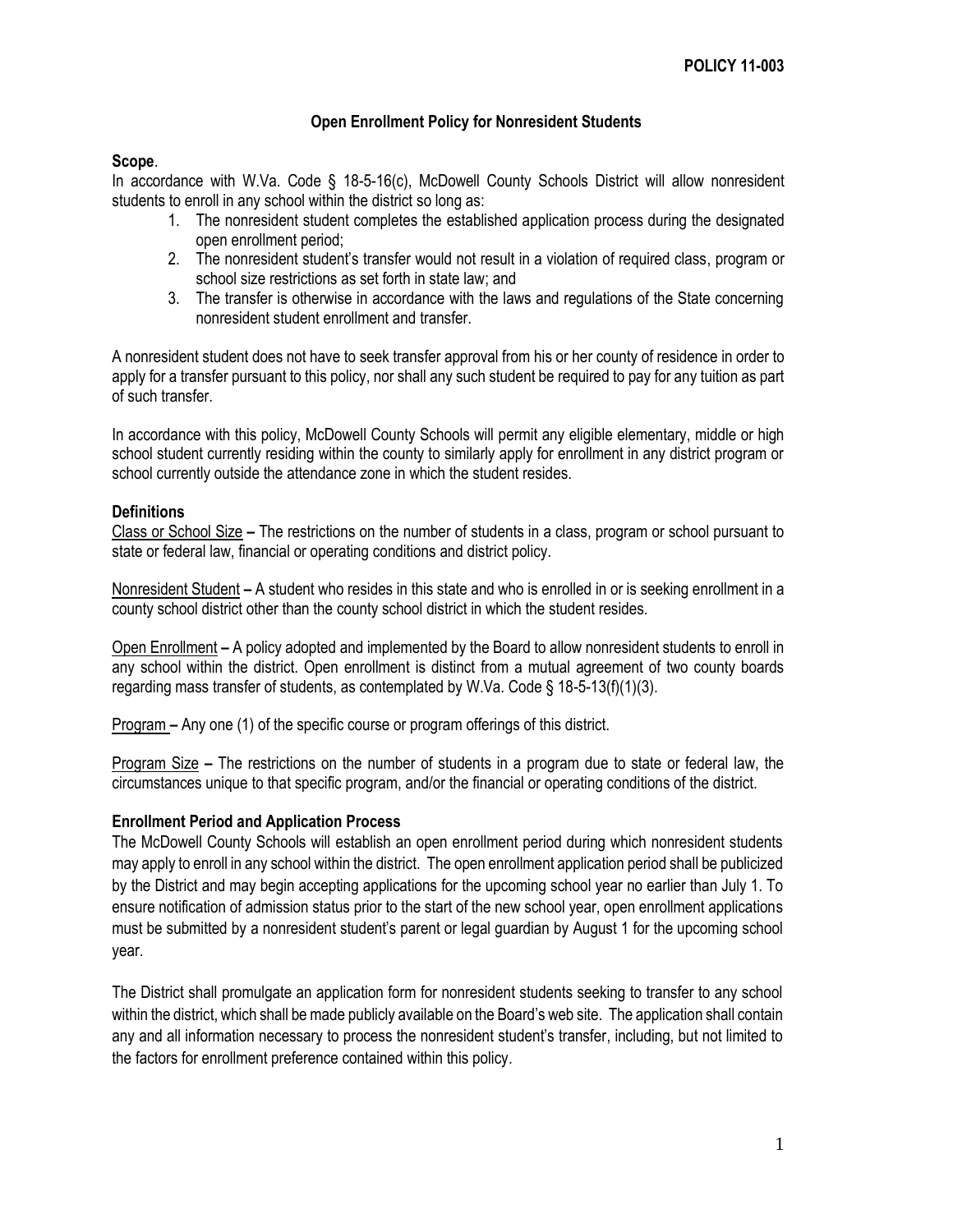### **Acceptance of Nonresident Student Applications**

At the close of the open enrollment period, the Superintendent shall determine the space available, if any, in the grade level or program for which each application was made. All nonresident student applicants whose transfer would not violate required class, program or school size restrictions shall be approved and accepted by the Superintendent.

If there are more applications received than spaces available during a given open enrollment period, then the Superintendent shall fill the available spaces by a random lottery selection as set forth herein, provided that the Superintendent may first give enrollment preference, in no particular order, to the following applicants:

- 1. Siblings of students already enrolled through the open enrollment policy;
- 2. Secondary students who have completed 10th grade and, due to family relocation, become nonresident students, but express the desire to remain in a specific school to complete their education;
- 3. Students who are children, grandchildren, or legal wards of any employee of the county school system, including any and all school service personnel;
- 4. Students whose legal residences, though geographically within another district, are more proximate to a school within the receiving district, whether calculated by miles or transportation time; and
- 5. Students who reside in a portion of a district where topography, impassable roads, long bus rides, or other conditions prevent the practicable transportation of the student to a school within the district, and a school within a contiguous district is more easily accessible.

To the extent that space remains available after the Superintendent's issuance of any and all enrollment/transfer preferences, nonresident student applications shall then be selected through a random lottery drawing, which shall take place at the county board office and witnessed by two central office employees as designated by the Superintendent. Notice of the random lottery drawing shall be provided in advance to all parents or legal guardians of nonresident student applicants.

All nonresident student applications properly submitted shall be drawn and numbered for enrollment consideration. Nonresident student applicants whose names are selected in order, up to the capacity limitations determined by the Superintendent, shall be permitted to enroll for the upcoming school year. All nonresident student applicants not enrolled pursuant to the random lottery drawing shall be placed on a waiting list in the order in which they were selected. Available space within a classroom, program or school shall be subsequently filled from the established waiting list.

The open enrollment school shall become the permanent home school for any student who successfully completes the open enrollment process and any such student shall not be required to apply through the open enrollment process year-after-year to maintain his or her place in the school district.

### **Late Applications**

If space remains available for the upcoming school year after the Superintendent's acceptance of all nonresident student applications received during the designated open enrollment period, then the Superintendent may, in his or her discretion, process the applications of any nonresident students received after the close of the open enrollment deadline. Any such late applications will be reviewed on a first come, first serve basis.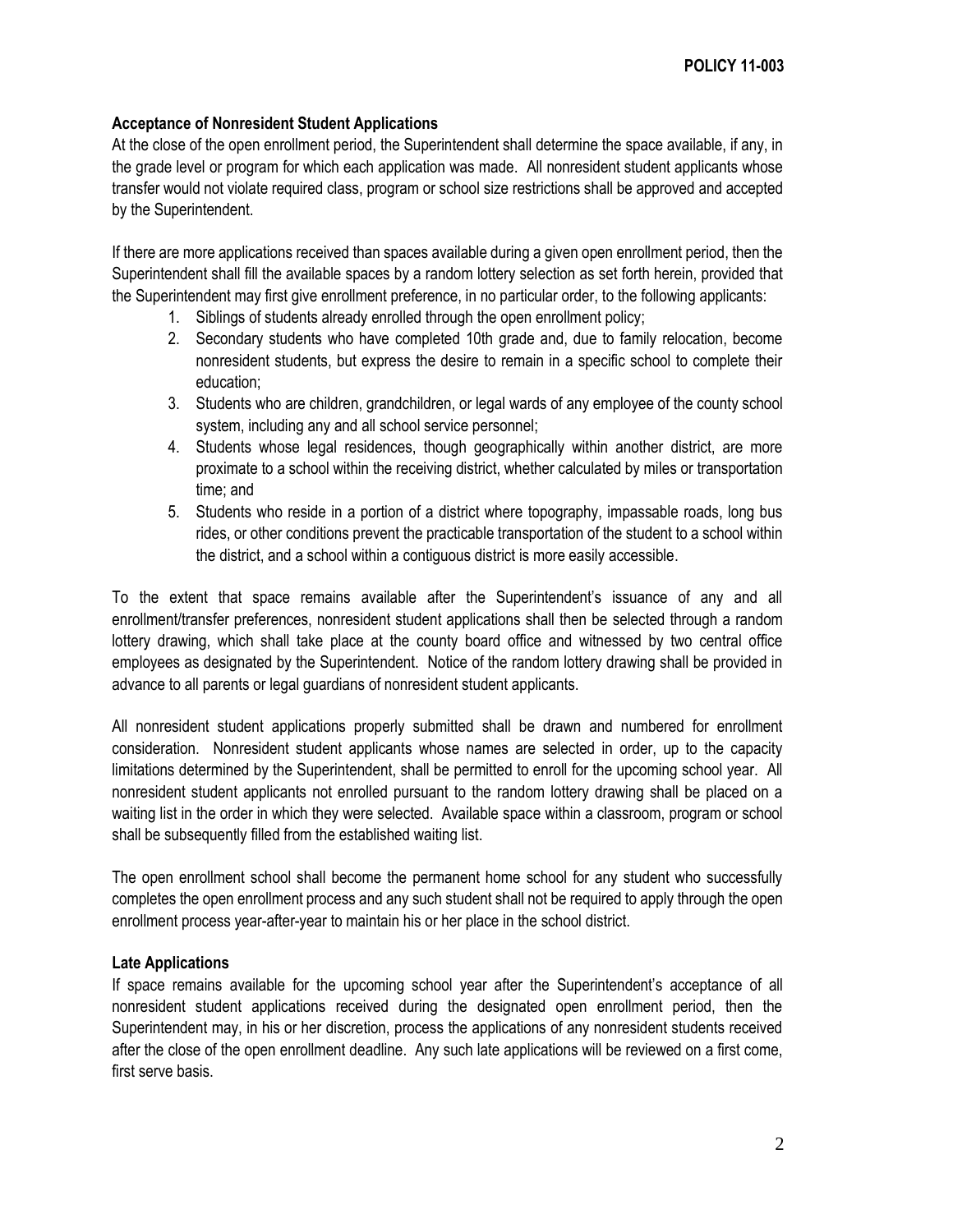# **Appeal Process**

The parent or guardian of any nonresident student whose application for transfer is timely filed but denied by the Superintendent may file an appeal with the Board within thirty (30) days of the denial of the transfer application. The appeal shall state the reasons for which the denial was improper. Any request for hearing shall be conducted in accordance with state law and the policies and procedures as set forth by the West Virginia State Board of Education.

The Board shall issue a decision regarding any transfer request within thirty (30) days following the appeal of the Superintendent's denial, or in the case of a hearing request within thirty days (30) from the requested hearing. A parent or guardian of any nonresident student whose transfer denial is upheld by the Board may appeal such decision in accordance with the rules established by the state board of education.

# **Transportation**

Any nonresident student who receives approval to transfer to any school within the district may be transported by the school district's bus on an established route that is accessible to the student. The Board will provide transportation to and from the school of attendance, or to and from an agreed pickup point on a regular transportation route, or for the total miles traveled each day for the nonresident student to reach the school of enrollment if the nonresident student is a student with disabilities and has an individualized education program that specifies that transportation is necessary for fulfillment of the program.

# **Publication of Open Enrollment Policy Materials**

In furtherance of this policy, the Board shall make publicly available on its web site a copy of this policy, all other information required to be made publicly available pursuant to this policy, as well as any and all other information necessary for implementation of the open enrollment process.

### **Additional Guidelines**

In addition to the requirements set forth herein, the District will

- 1. Review the applications in compliance with applicable Federal and State Discrimination laws;
- 2. Not deny enrollment to students who have been suspended or expelled from a public or private school in West Virginia or another state, and currently residing within the district, unless determined to be a "dangerous student" under the procedures set forth in WV Code 18A-5-1a. The Superintendent may, in his or her discretion, determine the appropriate educational placement, including alternative education services, for these students (State Superintendent of Schools' Interpretation of January 26, 2007);
- 3. Ensure that no student who is in foster care or who is designated as "homeless" under the provisions of the federal McKinney-Vento Homeless Assistance Act (42 U.S.C. 11434a(6) be denied enrollment pursuant to the Act;
- 4. Communicate with nonresident student applicants and their parents concerning this policy and the district's guidelines, including the timelines for application and notification of acceptance or rejection;
- 5. Comply with athletic eligibility regulations and the provisions set forth by the West Virginia Secondary Schools Activities Commission (WVSSAC);
- 6. Communicate district capacity limits by grade level, school building, and educational program in order to comply with WVDE Policy 2510 guidance.